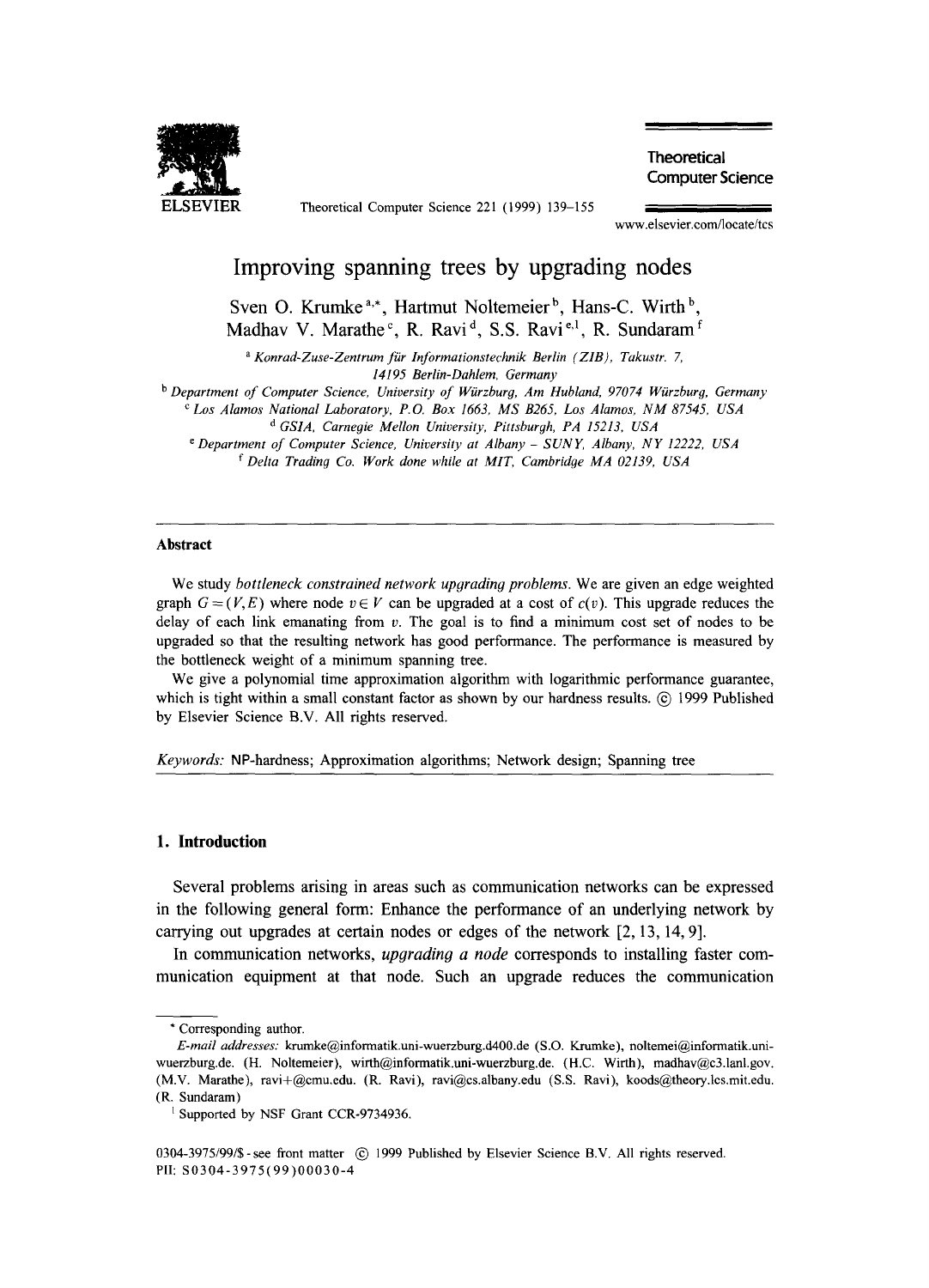delay along each edge emanating from the node. Similarly, *upgradin9 an edge* can be achieved by replacing the old line with a new optical cable. In general, there is a cost for improving each node or edge in the existing network by a unit amount. The goal is to design a strategy to upgrade the network such that it has a good performance while the upgrading cost is minimized.

# **2. Preliminaries and problem definition**

The *node based upgradin9 model* discussed in this paper can be formally described as follows. Let  $G=(V,E)$  be a connected undirected graph with  $n:=|V|$  vertices and  $m := |E|$  edges. For each edge  $e \in E$ , we are given three integers  $d_0(e) \ge d_1(e) \ge$ .  $d_2(e) \ge 0$ . The value  $d_i(e)$  represents the *length* or *delay* of the edge e if exactly i of its endpoints are upgraded. Thus, the upgrade of a node  $v$  reduces the delay of each edge incident with  $v$ .

For each node  $v \in V$  the value  $c(v)$  specifies how expensive it is to upgrade the node. For a subset  $W$  of  $V$ , the cost of upgrading all the nodes in  $W$ , denoted by  $c(W)$ , is equal to  $\sum_{v \in W} c(v)$ . The edge weight function resulting from an upgrade of the node set W is denoted by  $d_W$ , that is

 $d_0(e)$  if none of the endpoints of e belongs to W,  $d_W(e) = \langle d_1(e)$  if exactly one endpoint of e belongs to W,  $d_2(e)$  if both endpoints of e belong to W.

We call the maximum delay of an edge in a subgraph the *bottleneck delay* of that subgraph. The *bottleneck graph* Bottleneck( $G, d_W, D$ ) contains all edges  $e \in E$  with  $d_w(e) \le D$ .

Given a bound  $D$  on the bottleneck delay of a subgraph, we partition the set of edges into four sets according to how many of the endpoints must be upgraded in order to decrease the delay of an edge below the threshold D. An edge of delay  $d_0(e) \le D$ is called an *uncritical* edge. An edge *e* is said to be *1-critical*, if  $d_0(e) > D \ge d_1(e)$ , and *2-critical,* if  $d_1(e) > D \geq d_2(e)$ . Finally, if  $d_2(e) > D$ , the edge e is called *useless.* Without loss of generality we can assume that the graph does not contain any useless edges.

We are now ready to formulate the problems studied in this paper.

**Definition 1** *(Bottleneck tree upgrading problem).* Let  $G=(V,E)$  be an edge and node weighted graph as above. Given a bound D, the *bottleneck spannin9 tree up-9rodin9 problem* (NODE UPGRADING COST, BOTTLENECK, SPANNING TREE), is to upgrade a set  $W \subseteq V$  of nodes such that the resulting graph has a spanning tree of bottleneck delay at most  $D$  and  $c(W)$  is minimized.

The long problem name (NODE UPGRADING COST, BOTTLENECK, SPANNING TREE) might read confusing. However, the above problem is an example for a *bicriteria problem.*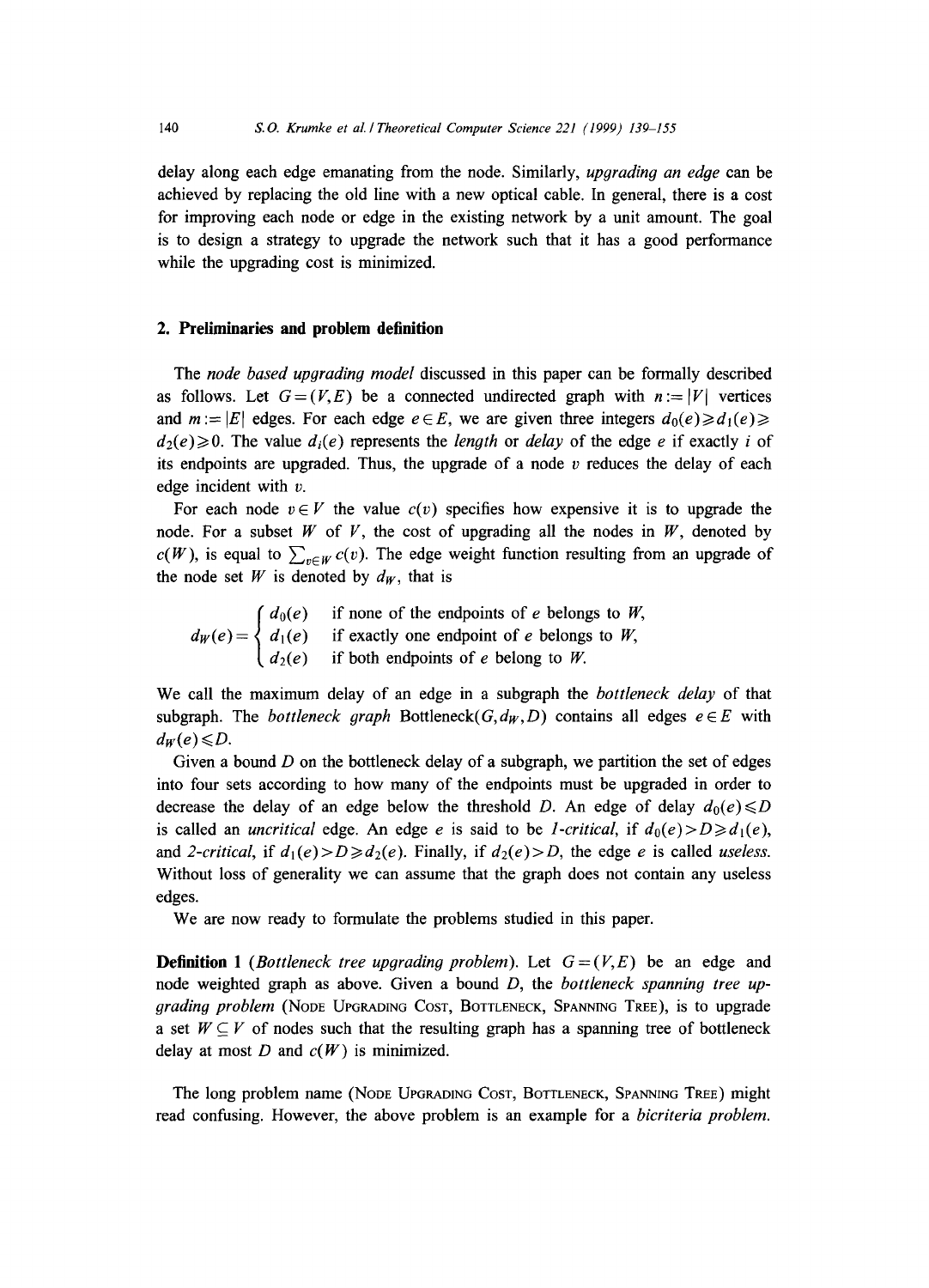The notation and the framework developed for this class of problems are described in the following two subsections.

#### *2.1. Bicriteria problems and approximations*

A general bicriteria network upgrade problem  $(f_1, f_2, \mathcal{S})$  is defined by two minimization objectives  $f_1$  and  $f_2$  and a class  $\mathscr S$  of subgraphs. The problem specifies a budget value D on the objective  $f_2$ . A solution x is *valid*, if it belongs to the graph class  $\mathscr S$  and satisfies the constraint  $f_2(x) \le D$  on the objective  $f_2$ . The goal is to find a  $f_1$ -minimal solution amongst all valid solutions.

Since the problems which arise are NP-hard in general, it is meaningful to search for approximate solutions which can be computed in polynomial time.

**Definition 2** *(Performance of approximation).* Let  $P = (f_1, f_2, \mathcal{S})$  be a bicriteria problem. A polynomial time algorithm has *performance*  $(\alpha, \beta)$  for P, if for all instances the algorithm produces a solution  $x \in \mathcal{S}$  such that  $f_2(x) \leq \beta \cdot D$  and  $f_1(x) \leq \alpha \cdot f_1(x^*)$ , where  $x^*$  denotes an optimal (valid) solution and D is the given bound on objective  $f_2$ in the instance.

## *2.2. Dual problems*

The problem in Definition 1 is formulated by specifying a bound on the bottleneck delay after the upgrade, while the upgrading cost is to be minimized. It is also meaningful to consider the corresponding dual problem (BOTTLENECK, NODE UPGRADING COST, SPANNING TREE), where we are given a bound on the upgrading cost and want to obtain the best-possible bottleneck delay while staying within our budget restrictions.

The following lemma shows that if we have a good approximation algorithm for (NODE UPGRADING COST, BOTTLENECK, SPANNING TREE), we can convert it into a good approximation algorithm for the dual problem (BOTTLENECK, NODE UPGRADING COST, SPANNING TREE) with only a minor additional computational effort.

We will use this result and formulate our approximation algorithms only for (NoDE) UPGRADING COST, BOTTLENECK, SPANNING TREE), which will be more convenient.

Lemma 3. Suppose that A is a bicriteria approximation algorithm for (Node UPGRADING COST, BOTTLENECK, SPANNING TREE) with a performance of  $(\alpha, \beta)$ . Then, one *can construct an approximation algorithm for* (BOTTLENECK, NODE UPGRADING COST, SPANNING TREE) with performance of  $(\beta,\alpha)$  by using  $\mathcal{O}(\log m) \subseteq \mathcal{O}(\log n)$  calls to A, *plus an overhead of*  $O(m \log m)$  *elementary operations.* 

**Proof.** Let A be an  $(\alpha, \beta)$ -approximation algorithm for (NODE UPGRADING COST, BOTTLENECK, SPANNING TREE). We will show how to use A to construct a  $(\beta, \alpha)$ approximation algorithm for the dual problem.

An instance of (BOTTLENECK, NODE UPGRADING COST, SPANNING TREE) is specified by a graph  $G=(V, E)$ , the node cost function c, the weight functions  $d_0$ ,  $d_1$ , and  $d_2$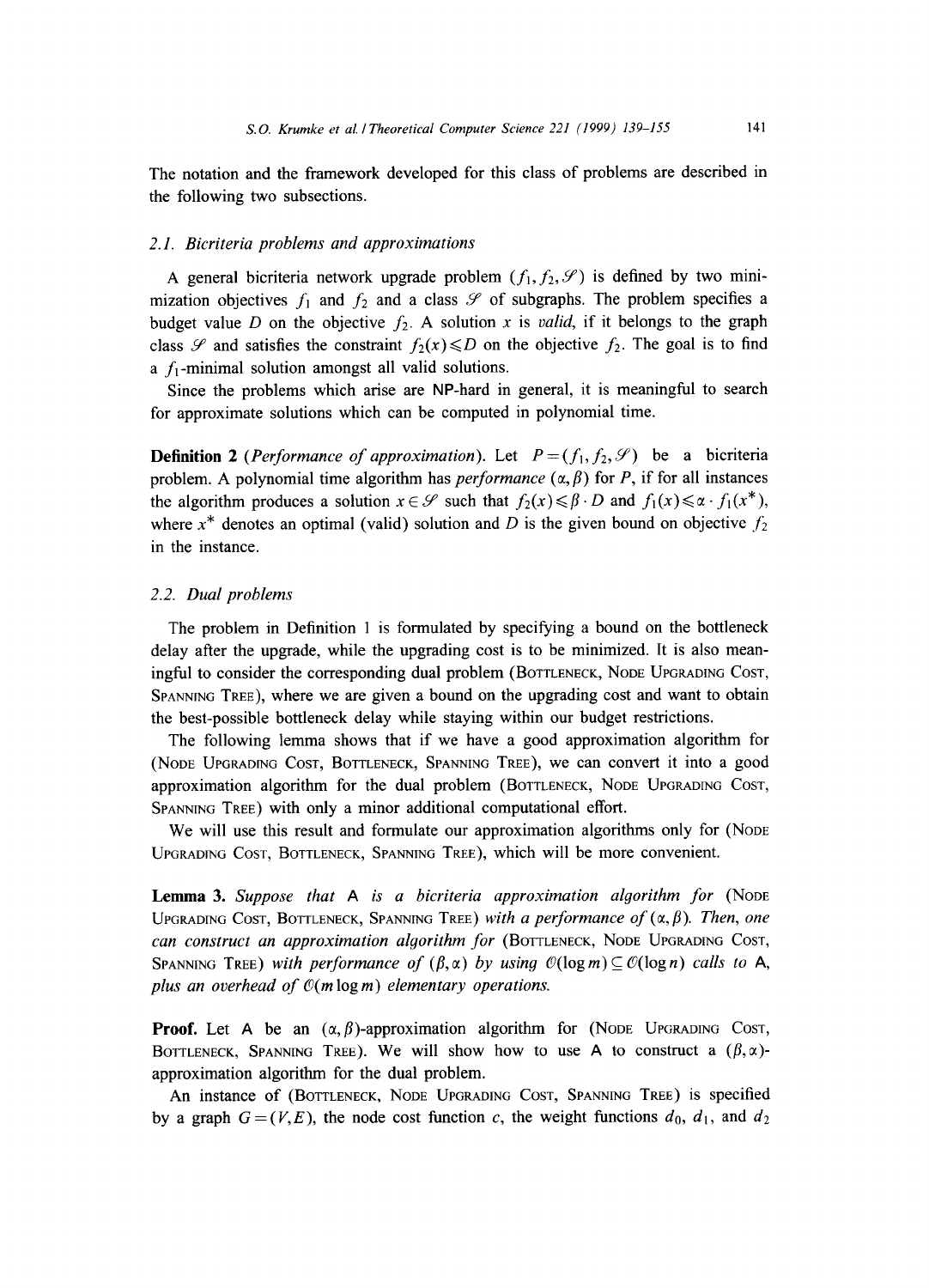on the edges and the bound  $\hat{B}$  on the node upgrading cost. We denote by OPT the optimum bottleneck weight of an MST after upgrading a node set of cost at most B. Observe that OPT is an integer such that  $D_2 \leq OPT \leq D_0$  where  $D_2 := \min_{e \in E} d_2(e)$ and  $D_0 := \max_{e \in E} d_0(e)$ . Moreover, the set

$$
M := \{d_0(e), d_1(e), d_2(e): e \in E\}
$$

of possible values for OPT has size  $\mathcal{O}(m)$ .

We sort M in time  $\mathcal{O}(m \log m)$ . Then we use a binary search to find the minimum integer  $D \in M$  with the following property: Algorithm A outputs an upgrading set of cost at most  $\alpha B$ , if it is applied to the instance of (NODE UPGRADING COST, BOTTLENECK, SPANNING TREE) given by the weighted graph  $G$  as above and the bound  $D$  on the bottleneck weight of an MST after the upgrade. It is easy to see that this binary search indeed works, uses  $\mathcal{O}(\log|M|) \subset \mathcal{O}(\log m)$  calls to algorithm A, and terminates with a value D  $\le$  OPT. The corresponding upgrading set W leads to an MST in  $(G, d_W)$  with bottleneck weight at most  $\beta \cdot D \leq \beta \cdot \text{OPT}$  and upgrading cost  $c(W) \leq \alpha \cdot B$ .  $\square$ 

By similar techniques, an approximation algorithm for (BOTTLENECK, NODE UPGRADING COST, SPANNING TREE) can be converted into an approximation algorithm for (NODE UPGRADING COST, BOTTLENECK, SPANNING TREE). In this case we use the bicriteria algorithm to search for the optimal upgrading cost. This is stated in the following lemma.

Lemma 4. Suppose that A is a bicriteria approximation algorithm for (BOTTLENECK, NODE UPGRADING COST, SPANNING TREE) *with a performance of*  $(\alpha, \beta)$ . Then, there is  $a$  ( $\beta$ , $\alpha$ )-approximation algorithm for (NODE UPGRADING COST, BOTTLENECK, SPANNING TREE).

It should be noted that the conversion of an algorithm for (NODE UPGRADING COST, BOTTLENECK, SPANNING TREE) has the nice property that the running time increases only by a factor of  $\mathcal{O}(\log n)$ , while the other way round we get a factor of  $\mathcal{O}(\log C)$ , where  $C=\sum_{v\in V} c(v).$ 

### **3. Related work**

Some node upgrading problems have been investigated under a simpler model by Paik and Sahni [14]. In their model, the delay of an edge is decreased by constant factors of  $\delta$  or  $\delta^2$ , when one or two of its endpoints are upgraded, respectively. Clearly, this model is a special case of the model treated in our paper.

Under their model, Paik and Sahni studied the upgrading problem for several performance measures including the maximum delay on an edge and the diameter of the network. They presented NP-hardness results for several problems. Their focus was on the development of polynomial time algorithms for special classes of networks (e.g. trees, series-parallel graphs) rather than on the development of approximation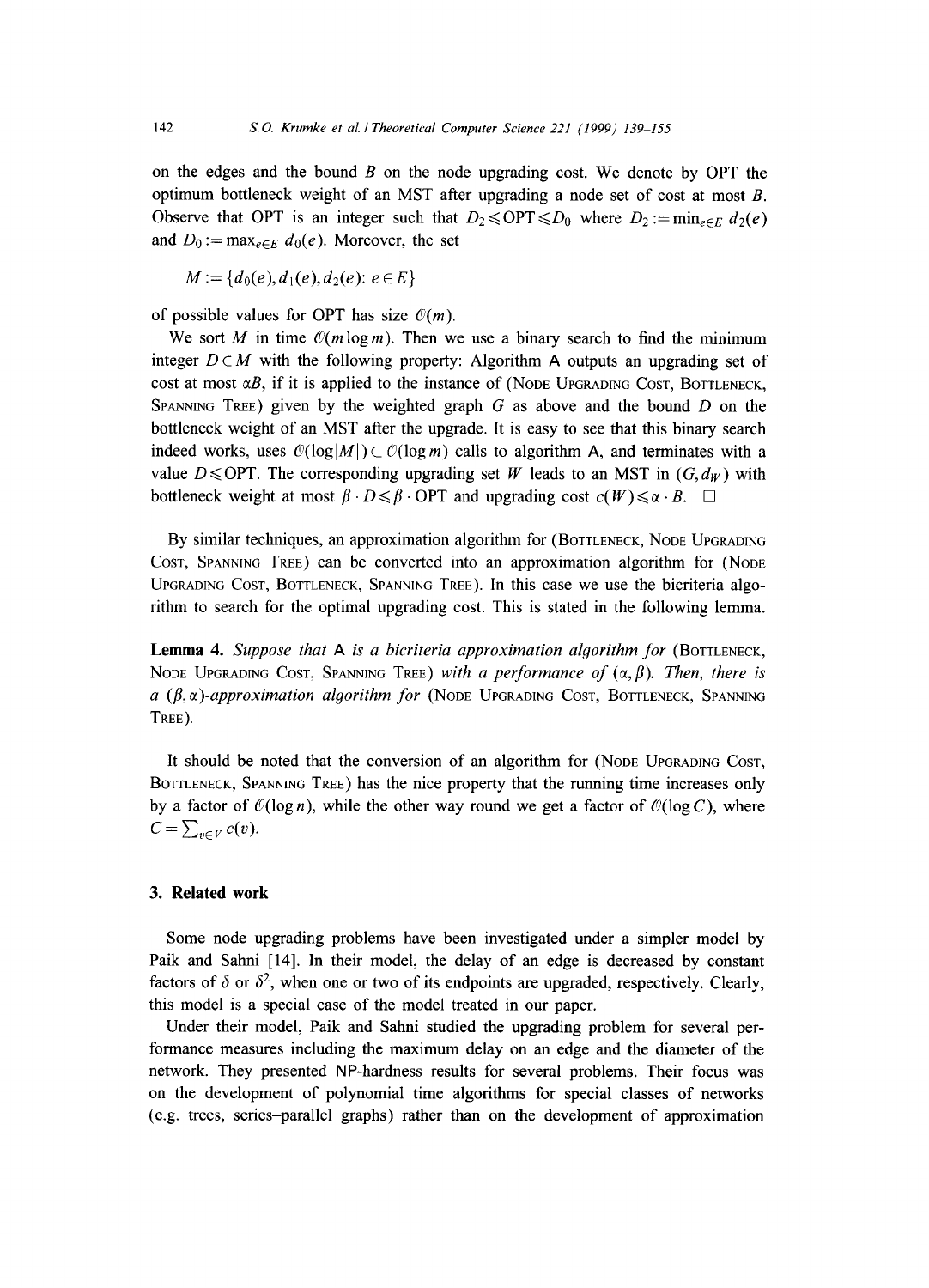algorithms. Our constructions can be modified to show that all the problems considered here remain NP-hard even under the Paik-Sahni model.

A special case of the problems studied in this paper is the case of all nodes having the same upgrading costs. For spanning trees, these problems, namely (UPGRADING SIZE, BOTTLENECK, SPANNING TREE) and its dual version (BOTTLENECK, UPGRADING SIZE, SPANNING TREE), are investigated in [8]. The authors give a  $(5+4 \ln A, 1)$ -approximation algorithm for (UPGRADING SIZE, BOTTLENECK, SPANNING TREE), where  $\Delta$  is the maximum degree of the graph. The algorithm can be implemented to run in time  $\mathcal{O}(n + m)$ . The analysis showed a better performance guarantee of  $(2 + 2 \ln \Lambda, 1)$  for the case that the input does not contain any 2-critical edges.

A related problem is (UPGRADING COST, BOTTLENECK, GRAPH) which has been introduced called LINKDELAY in [14]. Paik and Sahni showed that this problem is NP-hard. A (2, 1)-approximation algorithm for LINKDELAY has been provided in [8].

Edge-based network upgrading problems have also been considered in the literature [13, 2, 10, 7]. There, each edge has a current weight and a minimum weight below which the edge weight cannot be decreased. Upgrading an edge corresponds to decreasing the weight of that particular edge and there is a cost associated with such an upgrade. The goal is to obtain an upgraded network with the best performance.

## **4. An algorithm for bottleneck upgrading**

In this section, we present our approximation algorithm for (NODE UPGRADING COST, BOTTLENECK, SPANNING TREE). This algorithm provides a performance guarantee of  $(2 \ln n, 1)$  on a graph  $G = (V, E)$  with  $n := |V|$  nodes. In Section 6 we will counterbalance this approximation result with a hardness result which shows that, unless  $NP \subseteq$ DTIME( $N^{\mathcal{O}(\log \log N)}$ ), this performance is essentially the best possible.

#### *4.1. Overview*

We first give a brief overview of our algorithm. The algorithm maintains a set  $W$ of nodes, a set F of edges and a set  $\mathscr C$  of clusters which partition the node set V of the given graph G. The set  $\mathscr C$  of clusters is initialized to be the set of connected components of the bottleneck graph  $Bottleneck(G, d_W, D)$ ,

**Algorithm** 1. Approximation algorithm for spanning trees

*Input:* A graph  $G=(V, E)$ , three edge weight functions  $d_0, d_1, d_2$ , a node weight function  $c$ , and a number  $D$ 

- $1 \ W \leftarrow \emptyset$
- 2  $G' \leftarrow$  Bottleneck( $G, d_W, D$ )
- 3  $C_1, \ldots, C_q \leftarrow$  connected components of  $G'$
- $4 F \leftarrow$  set of edges of  $G'$
- 5 while  $G' = (V, F)$  has more than one connected component **do**
- 6 {Assume that  $\mathscr{C} = \{C_1 \ldots, C_p\}$  is the set of components}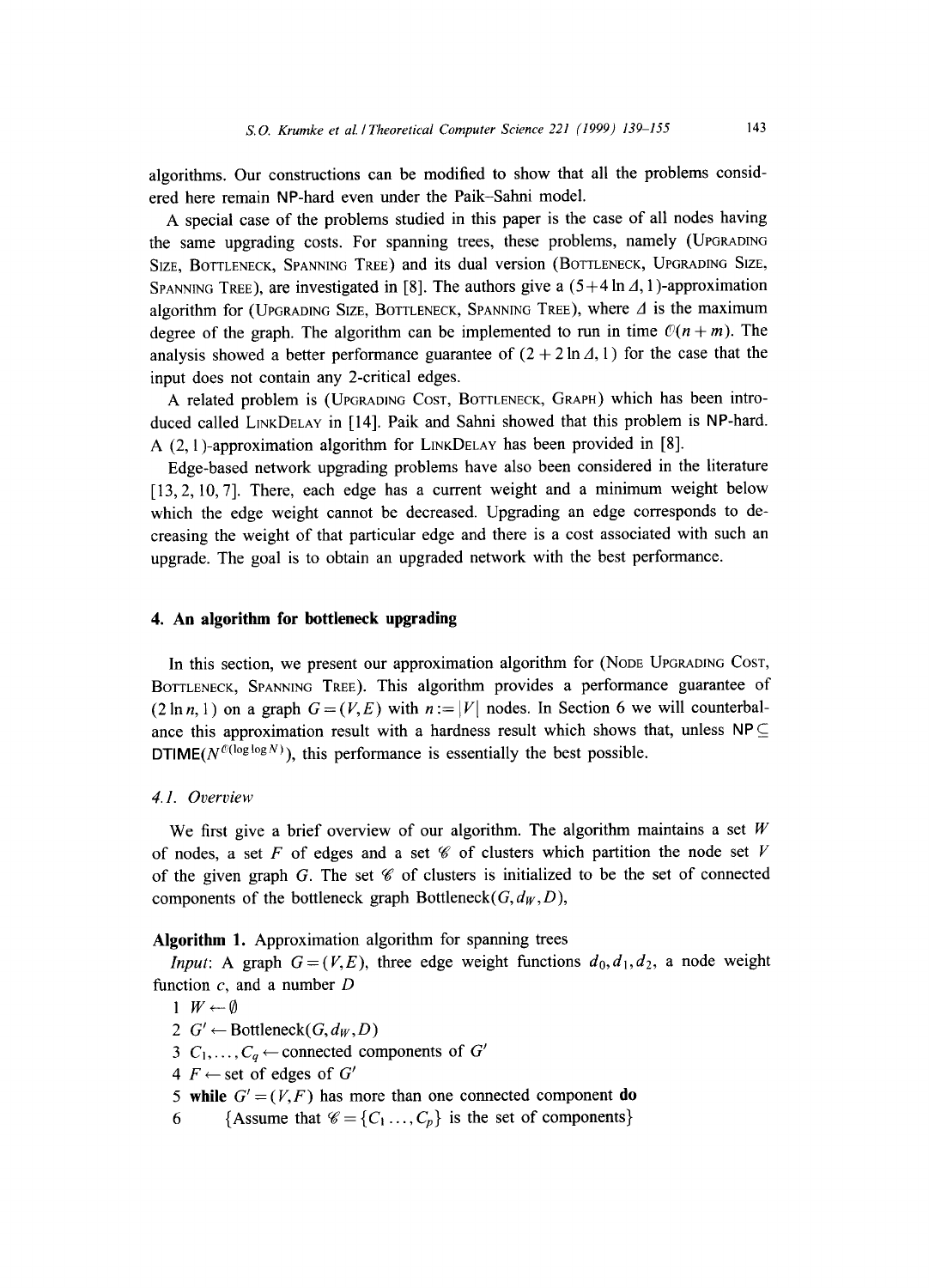- 7 Find a node  $v \in V$  in the graph with minimum quotient cost as defined in Definition 5.
- 8 Let  $C_1, \ldots, C_r$  be the components in  $\mathscr C$  chosen in Step 7 above, where w.l.o.g.  $v \in C_1$ .
- 9 Let  $e_2, \ldots, e_r$  be a set of edges in G connecting v to  $C_2, \ldots, C_r$ , respectively
- 10  $F \leftarrow F \cup \{e_2, \ldots, e_r\}$  {Merge  $C_1, C_2, \ldots, C_r$  into one component}
- 11  $W \leftarrow W \cup \{v\}$  {Add center (see Definition 7) to upgrading set}
- 12 for  $i \leftarrow 2, ..., r$  do
- 13 if  $e_i = (v, v_i)$  is 2-critical then
- 14  $W \leftarrow W \cup \{v_i\}$  {Add finger (see Definition 7) to upgrading set}
- **15 end if**
- **16 end for**

{Note that the total cost of the nodes added to the solution  $W$  is exactly  $c(v) + \sum_{i=1}^{r} c(v, C_i)$ .

- 17  $C_1, \ldots, C_{p'} \leftarrow$  connected components of  $G'=(V, F)$
- **18 end while**
- **19 return W**

containing only those edges e which have a delay  $d_0(e)$  of at most D. The set W contains the upgraded nodes and is initially empty.

The algorithm iteratively merges clusters until only one cluster remains. To this end, in each iteration it determines a node v of minimum *quotient cost.* The quotient cost of a node v is the ratio whose numerator is the cost of v plus the costs of some nodes adjacent to  $v$  in different clusters via 2-critical edges, and whose denominator is the number of clusters which have nodes adjacent to  $v$ . A precise definition of the quotient cost appears in Eq. (1) below. This quotient cost measures the "average upgrading cost" of v and the vertices that are adjacent to v through 2-critical edges. The algorithm then adds v and the nodes mentioned above to the solution set  $W$  and merges the corresponding clusters.

The algorithm is shown in Algorithm 1. It is easy to see that the set W output by the algorithm is indeed a valid upgrading set, since all the edges added to  $F$  in Step 10 will be of delay at most  $D$  after upgrading the nodes in  $W$ .

**Definition 5** (*Quotient cost*). Let  $\mathcal{C} = \{C_1, \ldots, C_p\}$  be the connected components of  $(V, F)$  at some iteration of the algorithm.

If  $v \in C_j$  or v is adjacent to a node in  $C_i$  via a 1-critical edge, then we set  $c(v, C_i) := 0$ . If all the edges from v to  $C_i$  are 2-critical, then we set  $c(v, C_i)$  to be the minimum cost of a node in  $C_i$  adjacent to v. If there is no edge between v and any node in  $C_i$ , then  $c(v, C_i) := +\infty$ .

We now define the *quotient cost*  $q(v)$  of v as follows:

$$
q(v) := \min_{2 \leq r \leq p} \min_{\{C_1, \dots, C_r\} \subseteq \mathcal{C}} \frac{c(v) + \sum_{j=1}^r c(v, C_j)}{r}.
$$
 (1)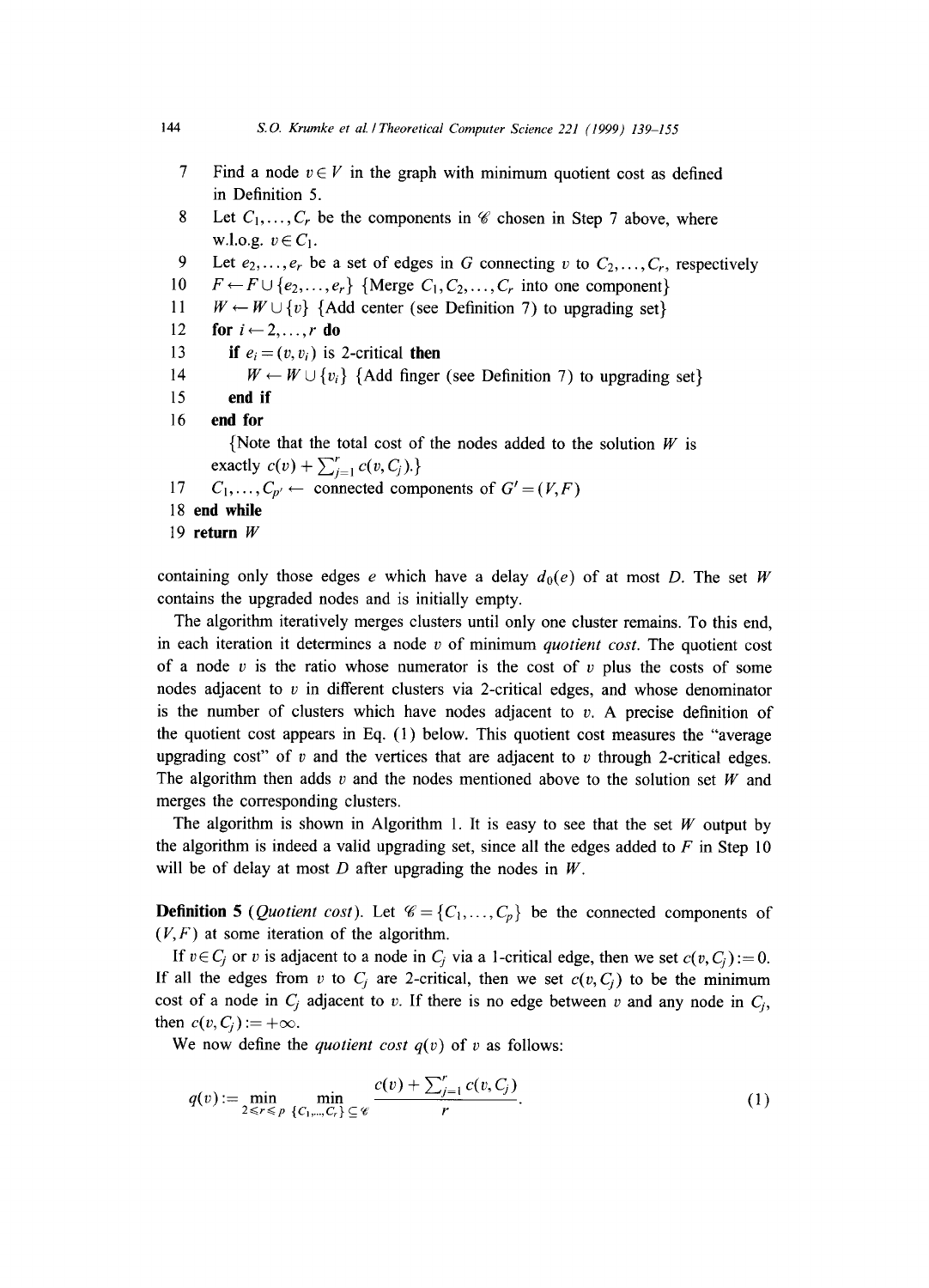Notice that the quotient cost of a node can be computed in polynomial time: We can order the components in  $\mathscr{C}$  as  $C_1, C_2, C_3, \ldots$  in nondecreasing order of  $c(v, C_i)$  (where, without loss of generality,  $v \in C_1$ ). In computing the quotient cost of v, it is sufficient to consider the p subsets of  $\mathscr C$  of the form  $\{C_1, C_2, \ldots, C_r\}$ , where  $2 \le r \le p$ .

In the sequel, we use  $W^*$  to denote an optimal upgrading set, i.e., an upgrading set of minimal cost OPT :=  $c(W^*)$ . We now proceed to prove the following theorem which indicates the performance guarantee provided by the algorithm.

**Theorem** 6. *Algorithm 1 as applied to* (NODE UPGRADING COST, BOTTLENECK, SPANNING TREE) has a performance of  $(2 \ln n, 1)$ , where n denotes the number of nodes in the *graph.* 

Our proof of Theorem 6 relies mainly on an averaging lemma which is proved by using the notion of a *claw decomposition* introduced below.

# *4.2. Claw decompositions*

**Definition 7** *(Claw, claw decomposition).* A graph  $G = (V, E)$  is called a *claw*, if there is a node  $c \in V$  such that the edge set E is of the form  $E = \{(c, v): v \in V \setminus \{c\}\}\.$  The node c is called a *center* of the claw, the remaining nodes are called *fingers.* The center is uniquely determined if there are at least 3 nodes in the claw. A claw consisting of one single node is called a *trivial* claw.

Let G be a graph with node set V. A *claw decomposition* of V in G is a collection of node-disjoint nontrivial claws, which are all subgraphs of  $G$  and whose vertices form a partition of  $V$ .

The following theorem can be proven by an easy induction on  $n := |V|$ :

**Theorem 8.** Let G be a connected graph with node set V, where  $|V| \ge 2$ . Then there  $is a$  *claw decomposition of*  $V$  *in G.* 

# *4.3. An averaging lemma*

Lemma 9. *Let v be a node chosen in Step 7 of Algorithm 1 and let C denote the total cost of the nodes added to the solution set W in this iteration. Let there be p clusters before v is chosen and assume that in this iteration r clusters are merged. Then* 

$$
\frac{C}{r} \leqslant \frac{\text{OPT}}{p}
$$

**Proof.** Let  $T^*$  be an optimal tree with the nodes  $W^*$  be the upgraded nodes. Let OPT :=  $c(W^*)$  be the cost of the optimal solution. Let  $C = C_1, \ldots, C_p$  be the clusters when the node v was chosen and let  $T^*(v)$  be the graph obtained from  $T^*$  by contracting each  $C_i$  to a supernode.  $T^*(v)$  is connected and contains all supernodes. We then remove edges (if necessary) from  $T^*(v)$  so as to make it a spanning tree. Note that all the edges in this tree are critical.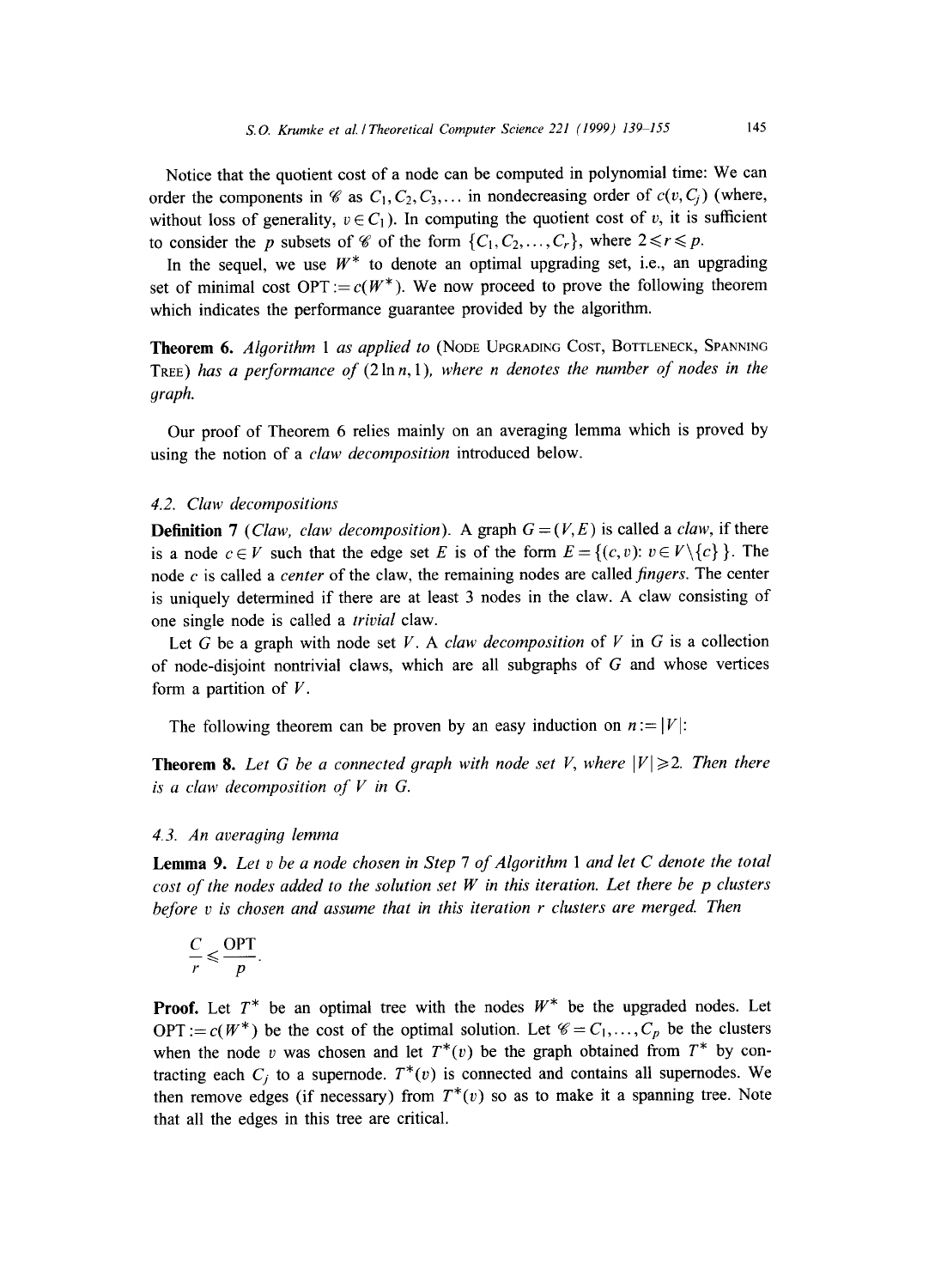Let  $A \subseteq W^*$  be the set of nodes in the optimal solution that are adjacent to another cluster in  $T^*(v)$ . Clearly, the cost of these nodes is no more than OPT. Take a claw decomposition of  $T^*(v)$ . We now obtain a set of claws in the graph G itself in the following way: Initialize  $E'$  to be the empty set. For each claw in the decomposition with center  $C'_1$  and fingers  $C'_2, \ldots, C'_l$  we do the following: For each edge  $(C'_1, C'_i)$  the optimal tree  $T^*$  must have contained an edge  $(u, w)$  with  $u \in C'_1$  and  $w \in C'_i$ . Notice that since this edge was critical, at least one of the vertices  $u$  and  $w$  must belong to  $A \subseteq W^*$ . We add  $(u, w)$  to E'.

It is easy to see that the subgraph of G induced by the edges in  $E'$  consists of disjoint nontrivial claws. Also, all edges in the claws were critical and the total number of nodes in the claws is at least  $p$ . We need one more useful observation: If a claw center is not contained in A, then all the fingers of the claw must be contained in  $A$ , since the edges in the claw were critical.

Let  $A_c$  be the set of nodes from A acting as centers in the just generated claws. Let  $A_1$  denote the fingers of the claws contained in A which are connected to their claw center via a 1-critical edge, whereas  $A_2$  stands for the set of fingers adjacent to the center via a 2-critical edge and also contained in  $A$ . For each claw with exactly two nodes we designate an arbitrary one of the nodes to be the center. Then by construction,  $A_c$ ,  $A_1$ , and  $A_2$  are disjoint. Therefore,

$$
\text{OPT} \geqslant \sum_{u \in A_c \cup A_2} c(u) + \sum_{u \in A_1} c(u). \tag{2}
$$

For a node  $u \in A_c$ , let  $N_u$  denote the number of vertices in the claw centered at u. We have seen that if a center is not in A, then *all* the fingers belong to the optimal solution. Clearly, this can only happen, if the claw centered at  $u$  does not contain a 2-critical edge. Thus, we can estimate the total number of nodes in the claws from above by summing up the cardinalities of the claws with centers in  $A$  and for all other claws adding twice the number of fingers. Hence,

$$
\sum_{u \in A_c} N_u + 2|A_1| \ge |\{w: w \text{ belongs to some claw}\}| \ge p,
$$
\n(3)

since the total number of nodes in the claws is at least  $p$ .

We now estimate the first sum in (2). If  $u \in A_c$ , then the quotient cost of u is at most the cost of u plus the cost of the fingers in the claw that are in  $A_2$  divided by the total number of nodes in the claw. This in turn is at least *C/r* by the choice of the algorithm in Step 7. By summing up over all those centers, this leads to

$$
\sum_{u \in A_c \cup A_2} c(u) \geqslant \frac{C}{r} \sum_{u \in A_c} N_u. \tag{4}
$$

Now, for a node u in  $A_1$ , its quotient cost is at most  $c(u)/2$ , which again is at least *C/r.* Thus,

$$
\sum_{u \in A_1} c(u) \geqslant \sum_{u \in A_1} 2\frac{C}{r} = 2|A_1| \frac{C}{r}.
$$
\n(5)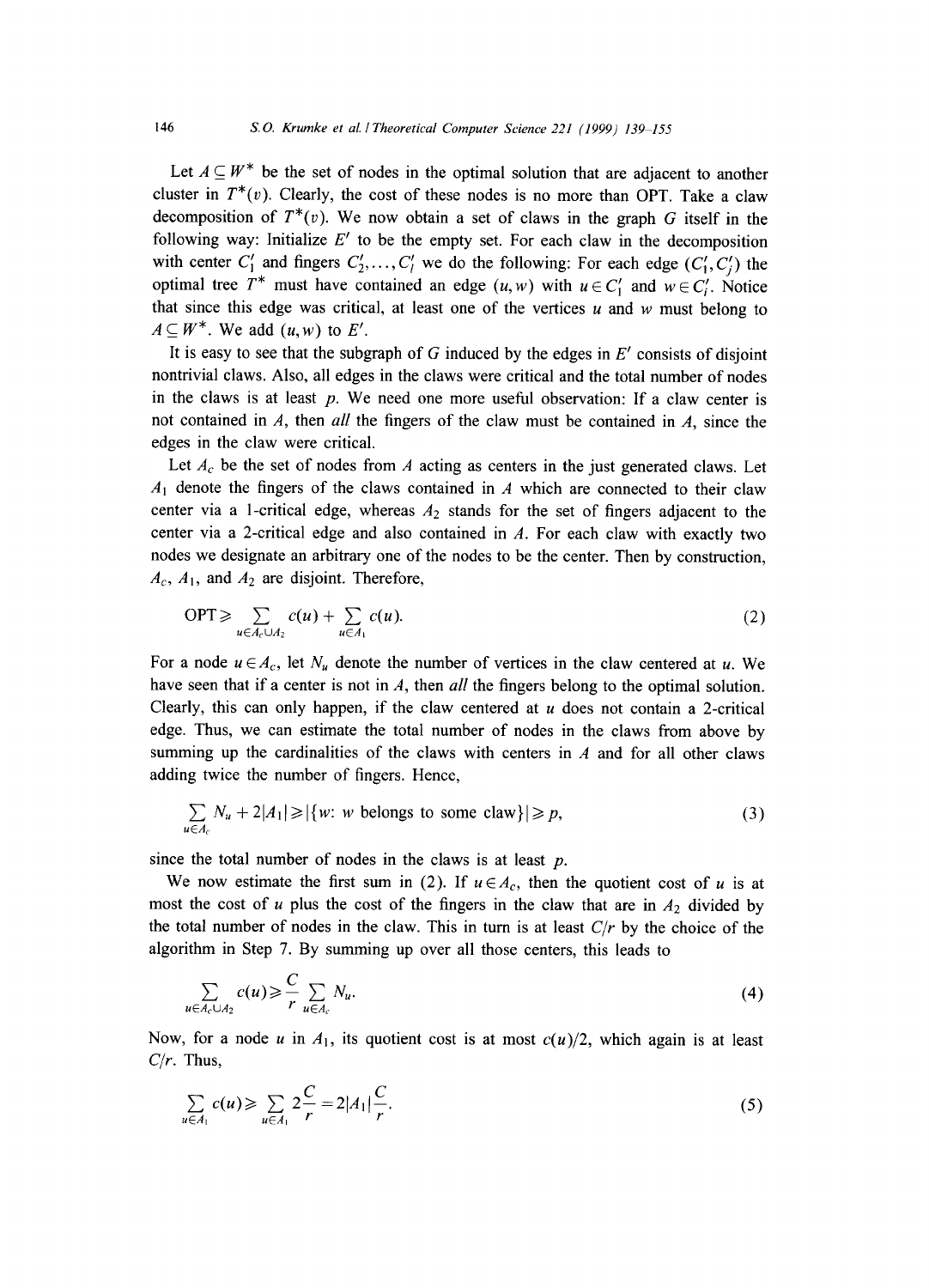Using  $(4)$  and  $(5)$  in  $(2)$  yields

$$
OPT \ge \sum_{u \in A_c \cup A_2} c(u) + \sum_{u \in A_1} c(u)
$$
  
\n
$$
\ge \frac{C}{r} \left( \sum_{u \in A_c} N_u + 2|A_1| \right)
$$
  
\n
$$
\stackrel{(3)}{\ge} \frac{C}{r} p.
$$

This proves the claim.  $\Box$ 

#### *4.4. A potential function argument*

We are now ready to complete the proof of the performance stated in Theorem 6. Assume that the algorithm uses f iterations of the loop and denote by  $v_1, \ldots, v_f$  the vertices chosen in Step 7 of the algorithm.

Let  $\phi_i$  denote the number of clusters *after* choosing node  $v_j$  in this iteration. Thus, for instance,  $\phi_0 = t$ , the number of components at the beginning of the whole algorithm and  $\phi_f = 1$ , since we end up with one cluster. Let the number of clusters merged using node  $v_i$  be  $r_i$  and the total cost of the vertices added in that iteration be  $c_j$ . Then we have

$$
\phi_i = \phi_{i-1} - (r_i - 1). \tag{6}
$$

Notice that, since  $r_i \ge 2$ , we have  $r_i - 1 \ge \frac{1}{2}r_i$ . Using this inequality in (6) we obtain

$$
\phi_j \leqslant \phi_{j-1} - \frac{1}{2}r_j. \tag{7}
$$

Observe that  $\phi_i \geq 2$  for  $j = 0, \ldots, f-1$ , since the algorithm does not stop before the *f*th iteration. Notice also that  $\phi_f = 1$ . Then by Lemma 9, we have

$$
r_j \geqslant \frac{c_j \phi_{j-1}}{\text{OPT}}\tag{8}
$$

for all  $0 \leq j \leq f$ . We now use an analysis technique due to Leighton and Rao [12] to complete the proof. Substituting **Eq. (8) into (7)** yields

$$
\phi_j \le \phi_{j-1} - \frac{1}{2} \frac{c_j \phi_{j-1}}{\text{OPT}} = \phi_{j-1} \left( 1 - \frac{c_j}{2 \text{OPT}} \right). \tag{9}
$$

Using recurrence (9), we obtain

$$
\phi_f \le \phi_0 \prod_{j=1}^f \left( 1 - \frac{c_j}{2 \text{ OPT}} \right). \tag{10}
$$

Taking natural logarithms on both sides and simplifying using the estimate  $\ln(1 - \tau) \leq$  $-\tau$ , we obtain

$$
2 \text{ OPT in} \left( \frac{\phi_0}{\phi_f} \right) \geqslant \sum_{j=1}^{f} c_j. \tag{11}
$$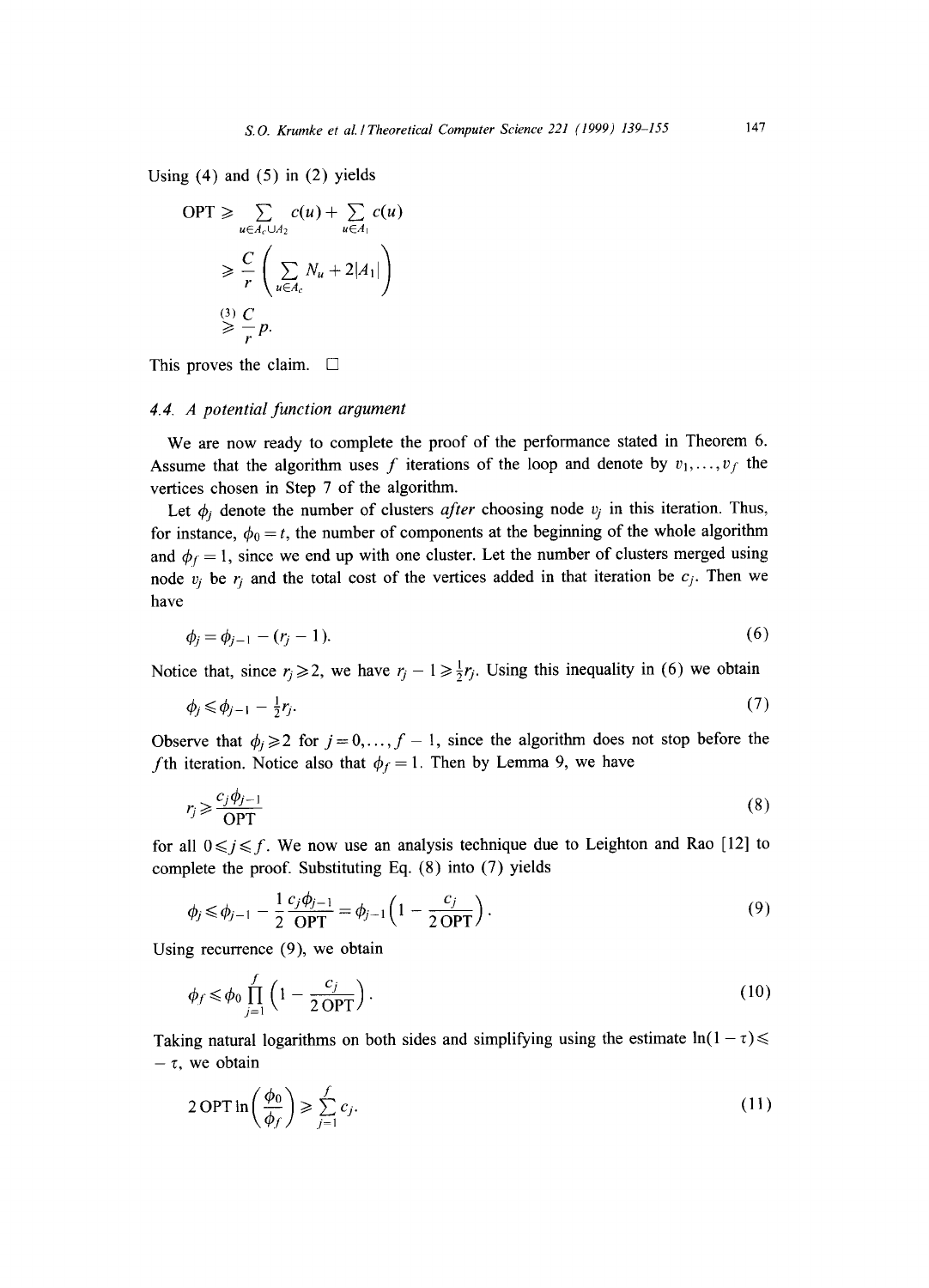Notice that by Lemma 9 we have

$$
c_j \le \text{OPT} \frac{r_j}{\phi_{j-1}} \le \text{OPT} < 2 \text{ OPT},
$$

and so the logarithms of all the terms in the product of (10) are well defined. Note also that  $\phi_0 \le n := |V|$  and  $\phi_f = 1$  and hence from (11) we get

$$
\sum_{j=1}^{f} c_j \leqslant 2 \text{OPT} \ln n. \tag{12}
$$

Notice that the total cost of the nodes chosen by the algorithm is exactly the sum  $\sum_{i=1}^{J} c_i$ . This completes the proof of Theorem 6.  $\Box$ 

### *4.5. Running time*

We now sketch an efficient implementation of Algorithm 1. The results are summarized in the following theorem:

**Theorem 10.** *Algorithm 1 can be implemented to run in time*  $\mathcal{O}(nm\alpha(m,n))$ *, where n* denotes the number of nodes, m the number of edges in the graph, and  $\alpha$  is the *inverse of Ackerman's function.* 

**Proof.** The main effort lies in the computation of the minimum quotient cost in Step 7. Suppose we have for each node  $v \in V$  a sorted list  $L(v) = (C_1, C_2, \ldots, C_p)$  of clusters such that  $c(v, C_1) \leq c(v, C_2) \leq \cdots \leq c(v, C_p)$ . Then, the cost of the set  $\{C_1, \ldots, C_r\}$  is minimal amongst all r-element collections of clusters, so we do not have to test all possible r-element sets of clusters.

Since, for fixed v, the number p of clusters is bounded by the number of adjacent nodes, Step 7 can be implemented to run in time  $O(m)$ .

To maintain the sorted lists we use the help of a fast *disjoint-set data structure* [4]. We initialize the data structure with the clusters formed by uncritical edges. The costs of the clusters are computed as stated in Step 7. After each step, we assure that the data structure again represents the clusters which are formed by edges whose weight does not exceed the threshold. This is done by merging those clusters which are connected by edges involved in the current upgrading, i.e. those edges which are incident with nodes upgraded in the current step. Such merging of clusters is efficiently supported by the data structure. The time needed in one iteration of the while loop is  $\mathcal{O}(m\alpha(m,n))$ . For details we refer to [11].

Since in each iteration the number of clusters is decreased by at least 1, there are at most *n* iterations. This results in a total running time of  $\mathcal{O}(nm\alpha(m,n))$ .  $\Box$ 

Using Lemma 3 we obtain the following approximation result for the dual problem.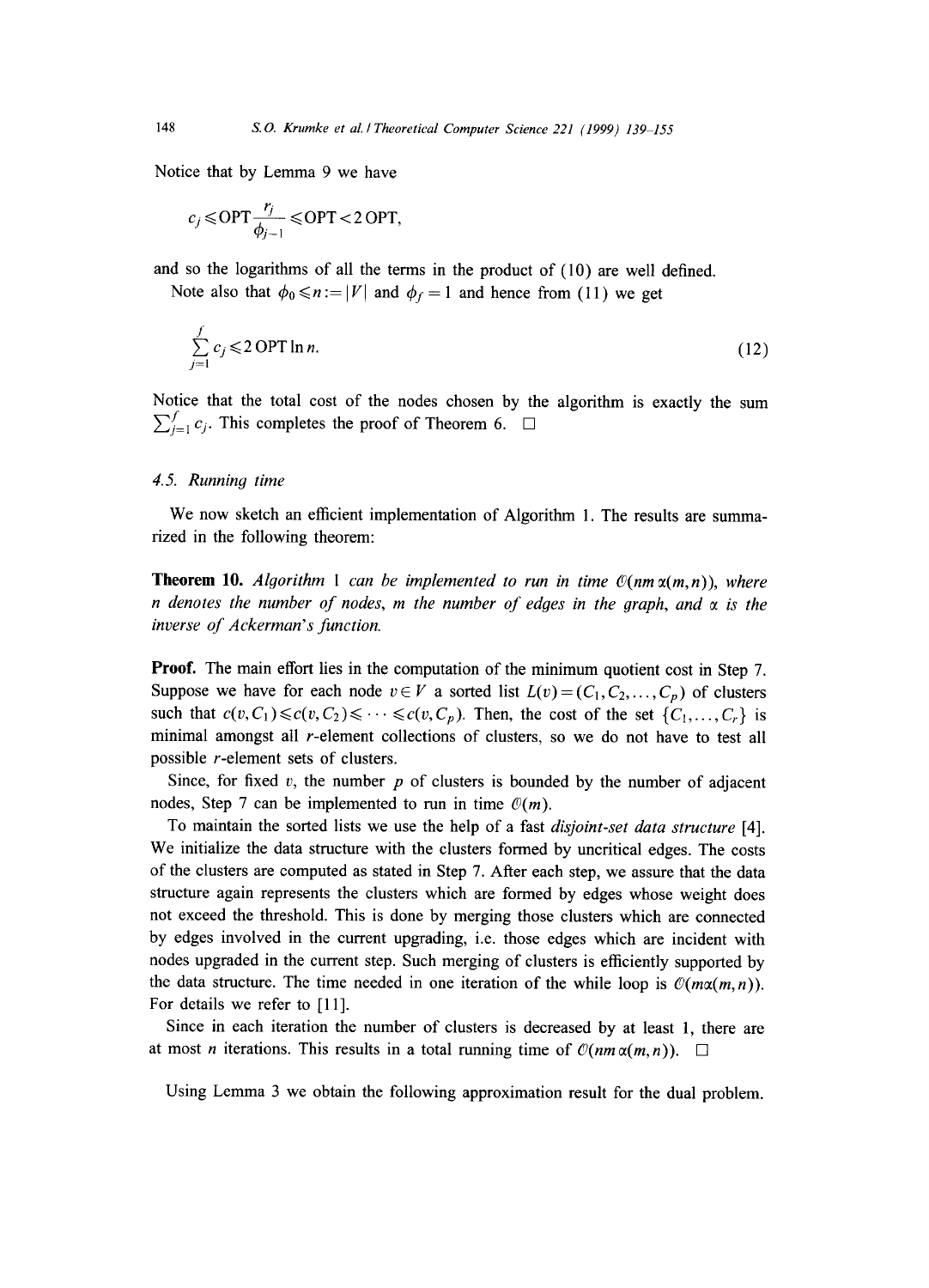**Theorem 11.** *There exists an approximation algorithm for* (BOTTLENECK, NODE UPGRADING COST, SPANNING TREE) with performance (1,2lnn). It can be implemented *to run in time*  $O(nm \alpha(m,n) \log n)$ *.* 

#### **5. Treewidth-bounded graphs**

In this section we will show that (NODE UPGRADING COST, BOTTLENECK, SPANNING TREE) can be solved in polynomial time if restricted to the class of treewidth-bounded graphs. For the sake of a better presentation we will first show how to solve the problem in polynomial time on series-parallel graphs. Then, we will describe how the ideas carry over to treewidth-bounded graphs.

*Treewidth-bounded graphs* were introduced by Robertson and Seymour [15]. Independently, Bern et al. [3] introduced the notion of *decomposable graphs.* Later, it was shown [1] that the class of decomposable graphs and the class of treewidth-bounded graphs coincide. A class of *decomposable graphs F* is given by a set of recursive rules that satisfy the following conditions [3]:

- (1) The rules define a finite number of primitive graphs.
- (2) Each graph in  $\Gamma$  has an ordered (possibly empty) set of special nodes called *terminals.* The number of terminals in each graph is bounded by a global constant.
- (3) There is a finite collection of binary composition rules that operate only at terminals, either by identifying two terminals or adding an edge (called *attachment edge)* between terminals. A composition rule also determines the terminals of the resulting graph, which must be a subset of the terminals of the two graphs being composed.

Series-parallel graphs are an example of decomposable graphs and can be defined by the following rules [3].

- (1) The set of primitive graphs consists of the single graph P with node set  $\{s, t\}$  and the single edge  $(s, t)$ . The node s is the "start-terminal" of P and the node t is the "end-terminal" of P.
- (2) Let  $G_1 = (V_1, E_1)$  and  $G_2 = (V_2, E_2)$  be series-parallel graphs with terminals  $s_1$ ,  $t_1$ and  $s_2$ ,  $t_2$ , respectively. Then
	- (a) The graph obtained by identifying  $t_1$  and  $s_2$  is a series-parallel graph, with  $s_1$ and  $t_2$  as its terminals. This graph is the *series composition* of  $G_1$  and  $G_2$ .
	- (b) The graph obtained by identifying  $s_1$  and  $s_2$  and also  $t_1$  and  $t_2$  is a seriesparallel graph, the *parallel composition* of  $G_1$  and  $G_2$ . This graph has  $s_1 (= s_2)$ and  $t_1( = t_2)$  as its terminals.

Let  $\Gamma$  be any class of decomposable graphs. Following [3], we assume that a given graph  $G \in \Gamma$  is accompanied by a parse tree specifying how G is constructed using the rules. The size of the parse tree is linear in the size of G. Moreover, we may assume without loss of generality that the parse tree is a binary tree.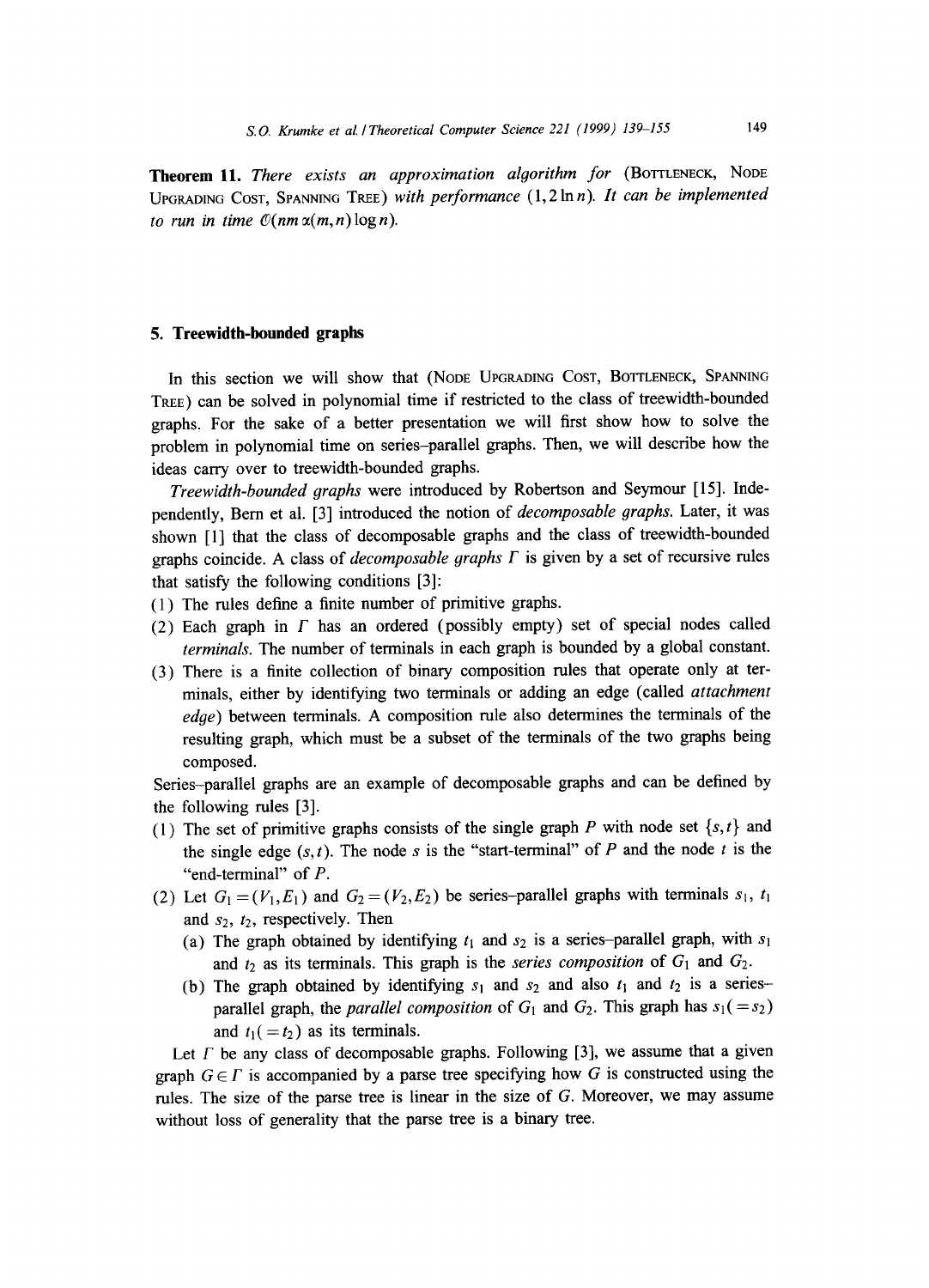### 5.1. Restriction to series-parallel graphs

Let G be a series-parallel graph with the two terminals  $s$  and  $t$ . We call an edge subgraph  $G'$  of G consisting of two disjoint spanning trees containing s and t, respectively, *a terminal forest.* 

For a set  $M \subseteq \{s, t\}$ , define  $C(M)$  to be the least cost of an upgrading set W in G with  $W \cap \{s, t\} = M$  such that after upgrading this set G contains a bottleneck spanning tree of delay at most D. If there is no upgrading set  $W$  such that the bottleneck delay can be reduced to be at most D and  $W \cap \{s,t\} = M$ , then  $C(M) := +\infty$ . In the same way as we defined  $C$ , we define  $C'$  for the minimum upgrading cost to obtain a terminal forest of bottleneck delay at most D.

Clearly, if we know the four values  $C(M)$ , we can tell the optimum objective function value. We will now show that for a series-parallel graph  $G$  we can compute  $C$  and C' by using the information of the *decomposition tree* of G in a total of  $\mathcal{O}(n+m)$  time. The basic idea is to keep track of which terminals belong to an optimal upgrading set. In the sequel we write  $M\setminus v$  and  $M\cup v$  instead of  $M\setminus\{v\}$  and  $M\cup\{v\}$ , respectively, for the sake of brevity.

First, we will take care of the case that G is the series composition of  $G_1$  and  $G_2$ . Assume that we have already computed the values C and  $C'$  for  $G_1$  and  $G_2$ . Denote them by  $C_1$ ,  $C'_1$  and  $C_2$ ,  $C'_2$ , respectively.

It is easy to see that the restriction of any tree T to  $G_1$  and  $G_2$ , respectively, is again a tree. Thus, we can compute C with the help of  $C_1$  and  $C_2$  in the following way.

$$
C(M) = \min\{C_1(M\backslash t) + C_2(M\backslash s), C_1(M\cup t) + C_2(M\cup s) - c(t_1)\}.
$$

The first term above considers the case when the terminal  $t_1 (= s_2)$  is not upgraded. The second term takes care of  $t_1$  being upgraded.

Similarly, we now compute  $C'$  for  $G$ . A terminal forest in  $G$  must either be a terminal forest in  $G_1$  and a tree in  $G_2$  or vice versa. No other possibilities exist. It now follows that  $C$  can be computed by

$$
C'(M) = \min\{C'_1(M\setminus t) + C_2(M\setminus s), C'_1(M\cup t) + C_2(M\cup s) - c(t_1),
$$
  

$$
C_1(M\setminus t) + C'_2(M\setminus s), C_1(M\cup t) + C'_2(M\cup s) - c(t_1)\}.
$$

We now consider the case that G is parallely composed from  $G_1$  and  $G_2$ . Again, we assume that the two arrays C and C' are already available for  $G_1$  and  $G_2$ .

We start with the computation of  $C$ . A tree  $T$  in  $G$  must be a tree in exactly one of the graphs  $G_1$  and  $G_2$  and a terminal forest in the second one. We just need to distinguish between the cases covering the upgrade of the terminals of  $G_1$  and  $G_2$ . We must make sure that  $s_1$  is upgraded if and only if  $s_2$  is. We thus obtain C by the following formula:

$$
C({s,t}) = min{C'_{1}({s,t}) + C_{2}({s,t}) - c(s_{1}) - c(t_{1}),
$$
  
\n
$$
C_{1}({s,t}) + C'_{2}({s \cup t}) - c(s_{1}) - c(t_{1}),
$$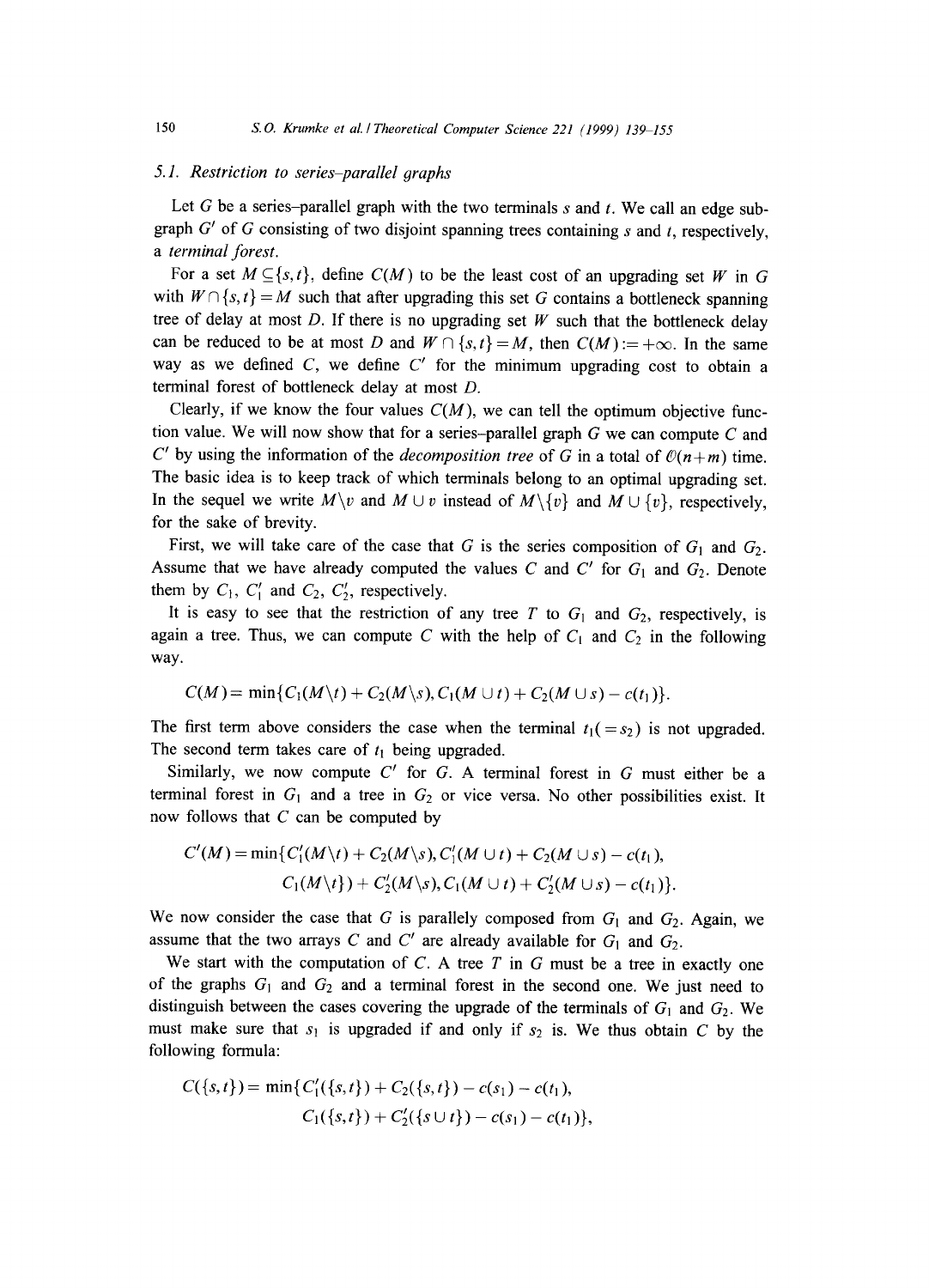$$
C({t}) = min{C'_{1}({t}) + C_{2}({t}) - c(t_{1}), C_{1}({t}) + C'_{2}({t})] - c(t_{1})},
$$
  
\n
$$
C({s}) = min{C'_{1}({s}) + C_{2}({s}) - c(s_{1}), C_{1}({s}) + C'_{2}({s}) - c(s_{1})},
$$
  
\n
$$
C(\emptyset) = min{C'_{1}(\emptyset) + C_{2}(\emptyset), C_{1}(\emptyset) + C'_{2}(\emptyset)}.
$$

We proceed with  $C'$ . If  $G'$  is a terminal forest of G, it is straightforward to see that the restriction to *both* graphs  $G_1$  and  $G_2$  is a terminal forest of that particular graph. Thus, C' can be computed by using the information from  $C_1'$  and  $C_2'$  by the following formula:

$$
C({s,t}) = C'_{1}({s,t}) + C'_{2}{s,t} - c(s_{1}) - c(t_{1}),
$$
  
\n
$$
C({t}) = C'_{1}({t}) + C'_{2}({t}) - c(t_{1}),
$$
  
\n
$$
C({s}) = C'_{1}({s}) + C'_{2}({s}) - c(s_{1}),
$$
  
\n
$$
C(\emptyset) = C'_{1}(\emptyset) + C'_{2}(\emptyset).
$$

Finally, observe that for a series-parallel graph consisting of the two terminals s and t and the edge  $(s, t)$  we can trivially compute the arrays C and C'.

Using the above recurrences, the array  $C$  can be computed in linear time for a series-parallel graph  $G$ , provided a decomposition tree for  $G$  is given. Since such a decomposition tree with  $\mathcal{O}(n + m)$  nodes can be computed in  $\mathcal{O}(n + m)$  time [16], we can conclude that the dynamic programming algorithm presented above runs in total time  $\mathcal{O}(n+m)$ . It should be noted that by also keeping track of the respective upgrading sets we cannot only find the optimal function value but also the optimal upgrading set.

Theorem 12. If restricted to the class of series-parallel graphs, the problem (NODE UPGRADING COST, BOTTLENECK, SPANNING TREE) *can be solved optimally in*  $\mathcal{O}(n + m)$ *time.* 

# *5.2. Extension to treewidth-bounded graphs*

**Theorem** 13. *If restricted to any class of treewidth bounded graphs with no more than k terminals, where k is fixed, the problem* (NODE UPGRADING COST, BOTTLENECK, SPANNING TREE) *can be solved optimally in time*  $O((2k)^{2k}(n+m))$ .

**Proof.** Let  $t_1, \ldots, t_k$  be the terminals of G and let  $\pi$  be a partition of these terminals. Define a  $\pi$ -terminal forest F to be a spanning forest of G with the following properties: (1) For each block of  $\pi$  the forest F contains a tree spanning all the vertices in that

(2) No pair of trees is connected.

block.

The notion of a  $\pi$ -terminal forest generalizes the concept of spanning trees and terminal forests introduced above. In the case of series-parallel graphs, the set of terminals is  $\{s, t\}$ . The possible partitions of  $\{s, t\}$  are  $\pi_1 = (\{s, t\}, \emptyset)$  and  $\pi_2 = (\{s\}, \{t\})$ . Partition  $\pi_1$  corresponds to a spanning tree of G, while  $\pi_2$  gives us a terminal tree.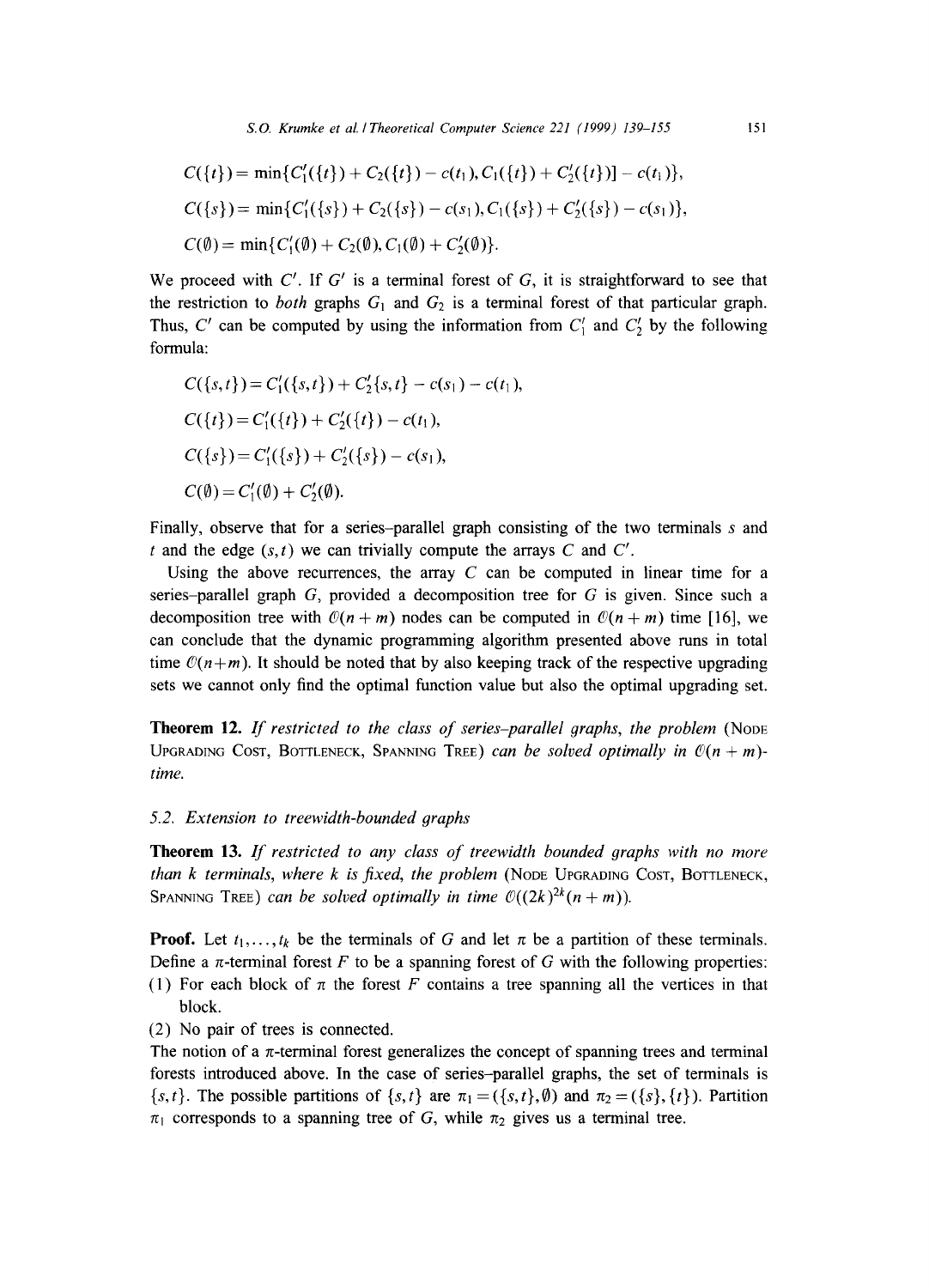We keep the following information along with each partition  $\pi$  of terminals of G and each subset M of the terminals  $\{t_1, \ldots, t_k\}$ .

 $C^{\pi}(M) :=$  Minimum cost of a subset  $W \subseteq V$  with  $W \cap \{t_1, \ldots, t_k\} = M$ such that after upgrading the vertices in  $W$  the graph  $G$ contains a  $\pi$ -terminal forest of bottleneck cost at most *D*.

For the above-defined cost, if there is no subset  $W \subseteq V$  satisfying the required conditions the value of  $C^{\pi}(M)$  is defined to be  $+\infty$ . Note that the number of cost values associated with any graph in  $\Gamma$  is  $O((2k)^k)$ . We now show how the cost values can be computed in a bottom-up manner given the parse tree for  $G$ . Since the method is very similar to the case of series-parallel graphs treated above we only sketch the main ideas.

To begin with, since  $\Gamma$  is fixed, the number of primitive graphs is finite. For a primitive graph, each cost value can be computed in constant time, since the number of forests to be examined is fixed. Now consider computing the cost values for a graph G constructed from subgraphs  $G_1$  and  $G_2$ , where the cost values for  $G_1$  and  $G_2$  have already been computed.

Let a partition  $\pi$  and a subset M of the terminals  $\{t_1, \ldots, t_p\}$  of G be given. Any upgrading set W in G with  $W \cap \{t_1, \ldots, t_p\} = M$  resulting in a  $\pi$ -terminal tree of bottleneck delay at most D induces two upgrading sets, one in  $G_1$  and one in  $G_2$ . Since we have maintained the best cost values for all possibilities for  $G_1$  and  $G_2$ , we can reconstruct for the partition  $\pi$  and the set M the cost value  $C^{\pi}(M)$ . We can do this in time independent of the sizes of  $G_1$  and  $G_2$  because they interact only at the terminals to form G, and we have maintained all relevant information.

Hence, we can generate all possible cost values for G by considering combinations of all relevant pairs of cost values for  $G_1$  and  $G_2$ . This takes time  $\mathcal{O}(1)$  per combination for a total time of  $O(2^{2k} \cdot k^{2k})$ . As in [3], we assume that the size of the given parse tree for G is  $\mathcal{O}(n+m)$ . Thus the dynamic programming algorithm takes time  $\mathcal{O}((2k)^{2k}(n+m))$ . This completes the proof.  $\Box$ 

The algorithm presented in the proof of the last theorem, although being linear for fixed k, is only practical for small values of k, since the constant factor  $(2k)^{2k}$  in front of the  $n + m$  grows extremely fast with k. Thus, the above results might be considered to be more of theoretical interest than application oriented.

# **6. Hardness results**

In this section we establish our hardness results for the node upgrading problems under study. We show that (NODE UPGRADING COST, BOTTLENECK, SPANNING TREE) is hard to approximate within a logarithmic factor.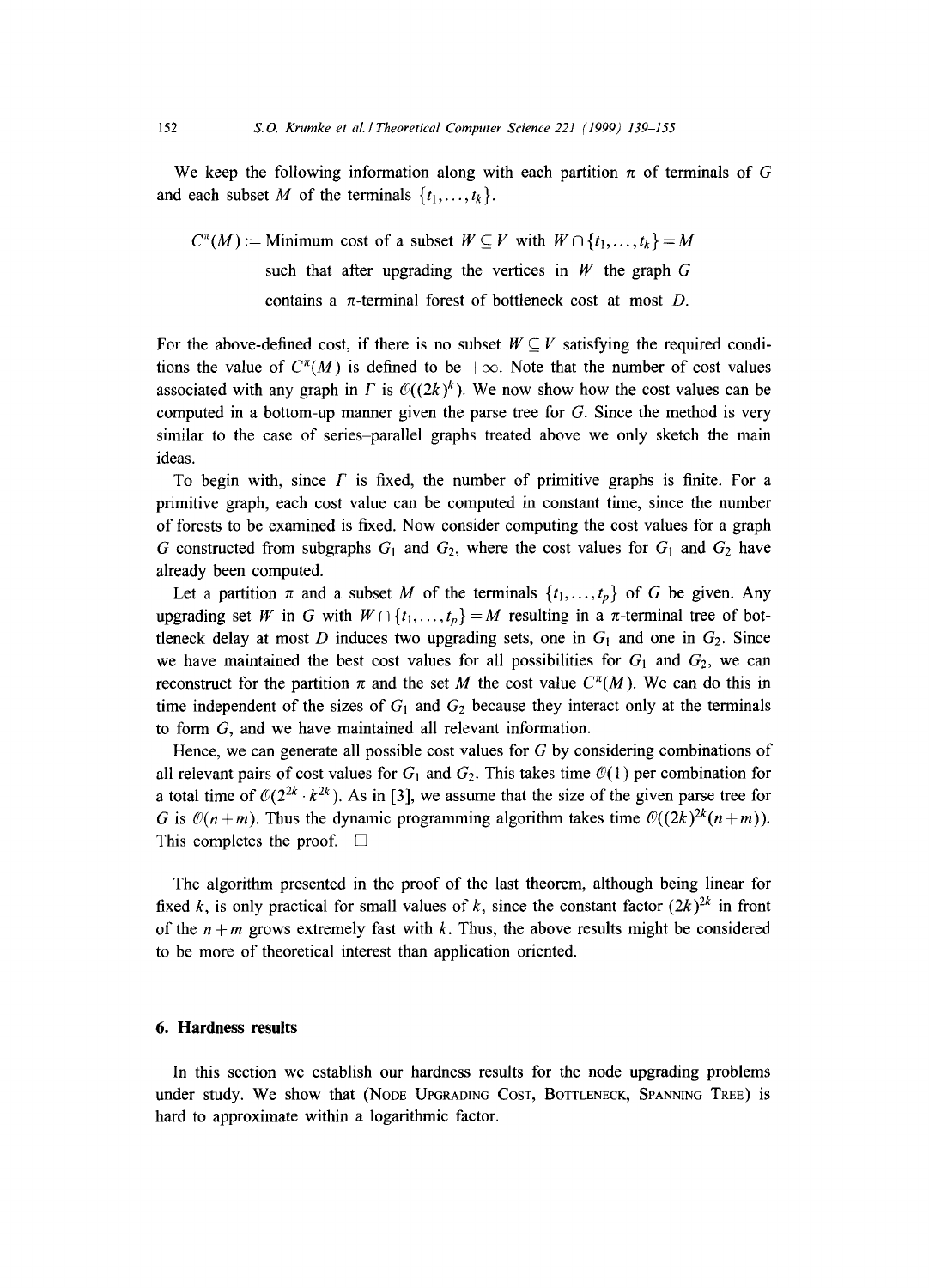We first recall the results from [5] about the hardness of approximating MINIMUM DOMINATING SET and MIN SET COVER.

**Theorem 14.** *Unless*  $NP \subseteq DTIME(N^{\mathcal{O}(\log \log N)})$ , *the MINIMUM DOMINATING SET problem on a graph with n vertices cannot be (polynomial time) approximated within a factor*   $of \alpha < \ln n$ .

*Moreover, the MIN SET Cover problem, with a ground set M, can not be approximated within a factor of*  $\alpha$  < ln |M|.

**Theorem 15.** For an instance of (NODE UPGRADING COST, BOTTLENECK, SPANNING TREE) *denote by n the number of nodes in the input graph. Let*  $\alpha < \frac{1}{2}$  ln *n, and f be any polynomial time computable function. Then, unless*  $NP \subseteq DTIME(N^{\mathcal{O}(\log \log N)})$ , there is *no polynomial time approximation algorithm for* (NODE UPGRADING COST, BOTTLENECK, SPANNING TREE) *with performance*  $(\alpha, f(n))$ .

**Proof.** We give a reduction from MINIMUM DOMINATING SET 16, Problem GT21. An instance of MINIMUM DOMINATING SET consists of a graph  $G=(V,E)$ . A *dominating set* is a subset  $V' \subseteq V$  of nodes, such that each node  $w \notin V'$  is adjacent to a node of V. A Dominating Set of an instance  $I$  is a solution for MINIMUM DOMINATING SET, if its cardinality is minimal amongst all Dominating Sets of I.

Given an instance  $G=(V, E)$  of MINIMUM DOMINATING SET with  $n := |V|$  nodes, we construct an instance  $G' = (V', E')$  of (Node Upgrading Cost, Bottleneck, Spanning TREE) as follows. First, insert all nodes and edges from  $G$  into  $G'$ . Then, add a new node r (the root) and connect it to all nodes of V. The number of nodes in  $G'$  equals  $n' = n + 1$ . Notice that  $\ln n' = \ln(n + 1) \le \ln(n^2) = 2 \ln n$ .

The upgrading cost of the root is set to  $c(r) := L := [n \ln n] + 1$ , the upgrading costs for the remaining nodes are set to 1. For each edge  $e' \in E'$ , we set  $d_0(e') := f(n') + 1$ and  $d_1(e') := d_2(e') := 1$ . The bound on the bottleneck weight of the resulting MST is set to 1.

If U is a Dominating Set in G, then there is a set of nodes to upgrade in  $G'$  such that the cost for upgrading is no more than  $|U|$  and that the resulting MST has bottleneck weight no more than 1. To see this, upgrade all nodes in  $U$ . Since each node from  $U$ has upgrading cost 1 (the only node with different upgrading cost is the root which is not contained in G), the total upgrade cost is exactly  $|U|$ . The resulting MST is a tree of height 2: its root is the node  $r$ , at first level there are all upgraded nodes (i.e. those in  $U$ ), and at second level all remaining nodes (i.e. those in  $V - U$ ). Since all edges of this tree are incident with a node of level 1, the weight of all edges is 1.

Let there be an  $(\alpha, f(n'))$ -approximation algorithm for (NODE UPGRADING COST, BOTTLENECK, SPANNING TREE). Denote by *T'* the resulting MST of *G'*. The bottleneck weight of  $T'$  is no more than  $f(n')$ . Therefore all of its edges have weight 1 and the upgraded nodes must form a Dominating Set on  $G'$ .

Let OPT  $\leq n$  be the cost of an optimal upgrade node set. Then, the upgrading cost of T' is at most OPT $\alpha \le n \frac{1}{2} \ln n' \le n \ln n < L$ . Consequently, the root cannot be upgraded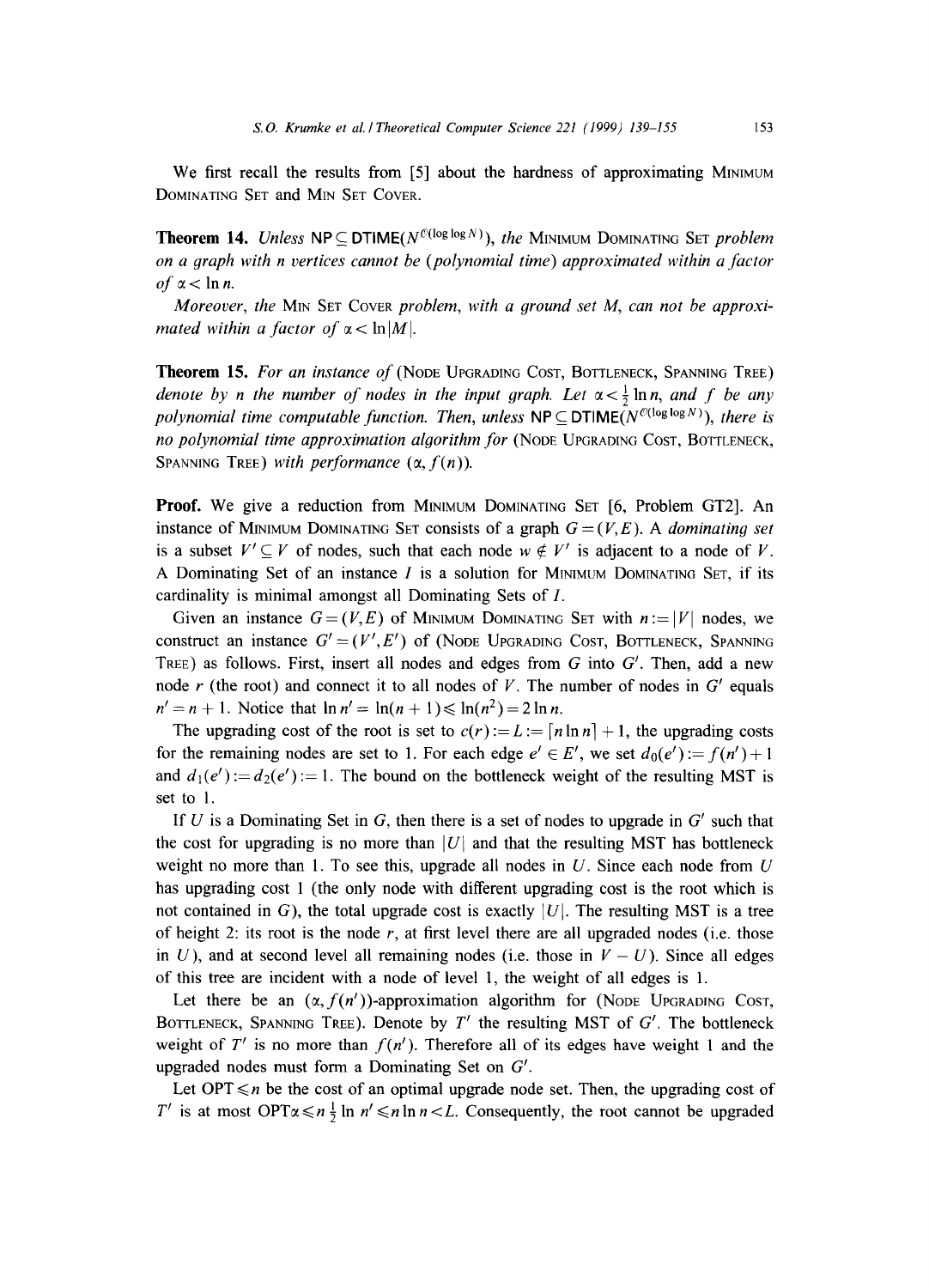in the produced solution. Hence the set of upgraded nodes forms a Dominating Set on G.

We conclude that the algorithm can be used as an  $\alpha$ -approximation algorithm for MINIMUM DOMINATING SET which is a contradiction to the result of Feige [5].  $\square$ 

A similar construction shows the hardness even in the case that all vertices have upgrading cost 1.

Theorem 16. (NODE UPGRADING COST, BOTTLENECK, SPANNING TREE) *is NP-hard even if all vertices have upgrading cost 1. Also, unless*  $NP \subseteq DTIME(N^{\mathcal{O}(\log \log N)})$ , *even in this unit cost case for any*  $\alpha < \frac{1}{3}$  ln *n, and polynomial time computable function f there is no polynomial time approximation algorithm with performance*  $(\alpha, f(n))$ .

**Proof.** We use a similar reduction as in the proof of the preceding theorem. The instance  $G' = (V', E')$  of (Node Upgrading Cost, Bottleneck, Spanning Tree) is constructed as follows. First, insert all nodes and edges from  $G$  into  $G'$ . Then add a new node  $r$  (the root) and connect it to all nodes of  $V$ . Third, for each claw in  $G$  with center v and fingers  $N(v)$ , set up a collection  $L(v)$  of new nodes. Connect each of these nodes to all nodes of  $\{v\} \cup N(v)$ . Choose the number L of the nodes in  $L(v)$  as  $L = [n \ln n] + 1.$ 

Let  $K := n + Ln$ , then the number of nodes in G' equals  $n' = K + 1$ . Notice that  $\ln n' = \ln((L + 1)n + 1) = \ln(n \lceil n \ln n \rceil + 2n + 1) \leq \text{Re} \ln(n^3) = 3 \ln n.$ 

The upgrading cost of each node equals 1 per definition. For each edge  $e' \in E'$ , we set  $d_0(e') := f(n') + 1$  and  $d_1(e') := d_2(e') := 1$ . The bottleneck weight bound on (UPGRADING SIZE, TOTAL WEIGHT, SPANNING TREE) is set to 1.

As before, upgrading all nodes in  $U$  results in an MST of bottleneck weight 1: its root is r, at first level are the nodes of U, at second level the nodes of  $V - U$ . We now have to deal with the remaining nodes in the collections  $L(v)$  for each  $v \in V$ . Since U is a dominating set in G, each star  $\{v\} \cup N(v)$  around v must contain at least one node v' which is contained in U. So, we can connect all nodes of  $L(v)$  through edges of weight 1 via  $v'$  to the MST. Therefore, all the edges in the resulting MST have weight 1.

Let there be an  $(\alpha, f(n'))$ -approximation algorithm for (UPGRADING SIZE, TOTAL WEIGHT, SPANNING TREE). Denote by  $T'$  the resulting MST of G'. All edges of  $T'$ have weight 1.

Let OPT  $\leq n$  be the cost of an optimal chosen upgrade set. Then, the upgrading cost of T' is at most OPT $\alpha \le n \frac{1}{2} \ln n' \le n \ln n < L$ . Consider the star around an arbitrary node v. Each of the nodes in  $L(v)$  is connected via a light edge to the tree. If none of the nodes in the star would be upgraded, then each of the  $L$  nodes in  $L(v)$  must be upgraded which would exceed the available budget. Therefore, at least one node of each star of G is upgraded and the set of upgraded nodes, restricted to the node set  $V$ , forms a Dominating Set of G. We conclude that the algorithm can be used as an  $\alpha$ -approximation algorithm for MINIMUM DOMINATING SET which is a contradiction as before.  $\Box$